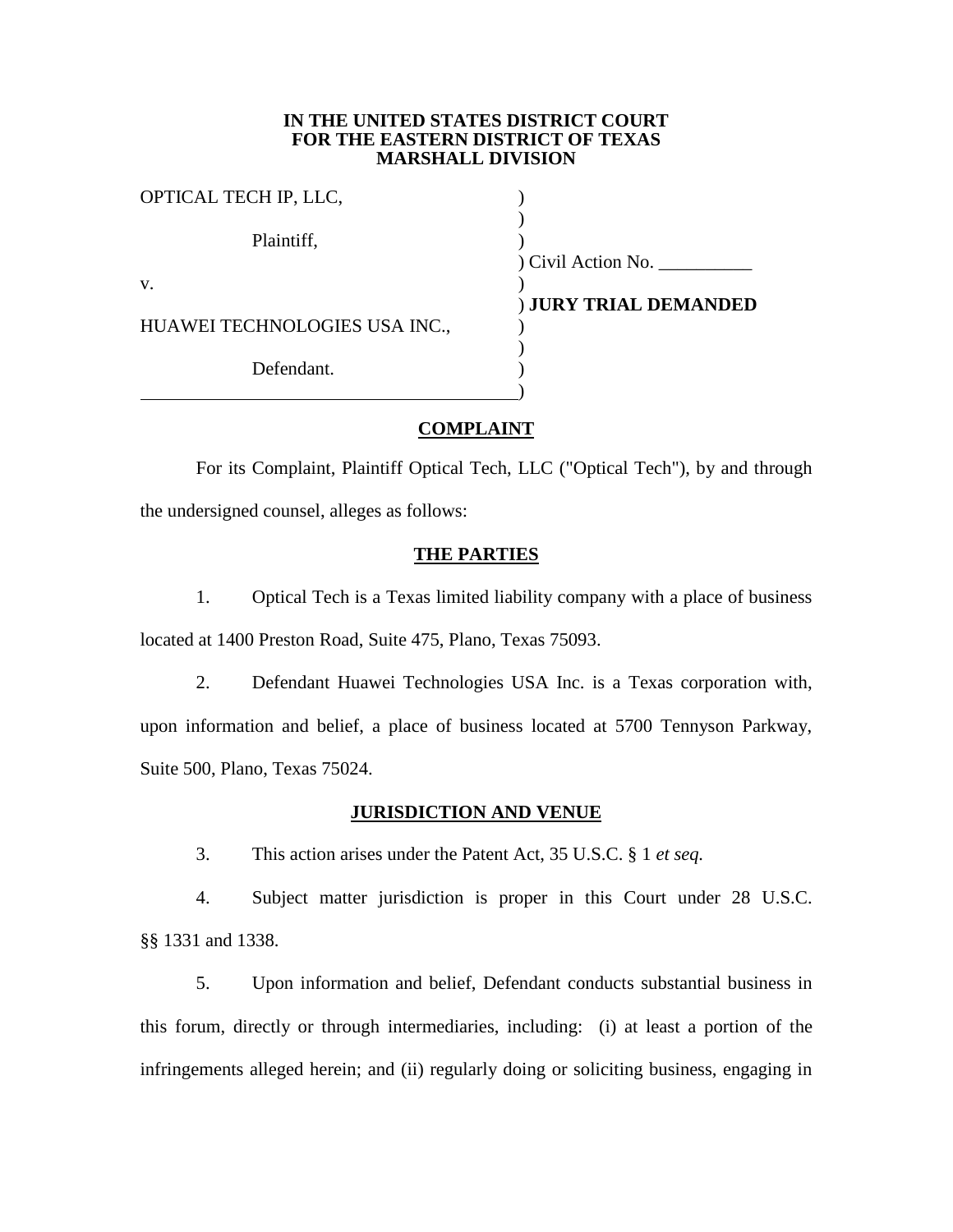other persistent courses of conduct and/or deriving substantial revenue from goods and services provided to individuals in this district.

6. Venue is proper in this district pursuant to  $\S$ § 1391(b), (c) and 1400(b).

### **THE PATENT-IN-SUIT**

7. On June 29, 2010, United States Patent No. 7,747,172 (the "'172 patent"), entitled "Optical Communication System Having Enhanced Spectral Efficiency Using Electronic Signal Processing" was duly and lawfully issued by the U.S. Patent and Trademark Office. A true and correct copy of the '172 patent is attached hereto as Exhibit A.

8. Optical Tech is the assignee and owner of the right, title and interest in and to the '172 patent, including the right to assert all causes of action arising under said patents and the right to any remedies for infringement of them.

## **COUNT I – INFRINGEMENT OF U.S. PATENT NO. 7,747,172**

9. Optical Tech repeats and realleges the allegations of paragraphs 1 through 8 as if fully set forth herein.

10. Without license or authorization and in violation of 35 U.S.C. § 271(a), Defendant has infringed and continues to infringe the '172 patent by making, using, importing, offering for sale, and/or selling optical communication systems, including, but not limited to OptiX ONS 8800 Intelligent Optical Transport Platforms, covered by one or more claims of the '172 patent.

11. More specifically and upon information and belief, the OptiX ONS 8800 Intelligent Optical Transport Platform includes tunable filters used to filter data channels prior to each optical transmitter. Multiple channels of differing bandwidth coexist in the same spectrum thus bandwidth-limiting is performed to provide a functional optical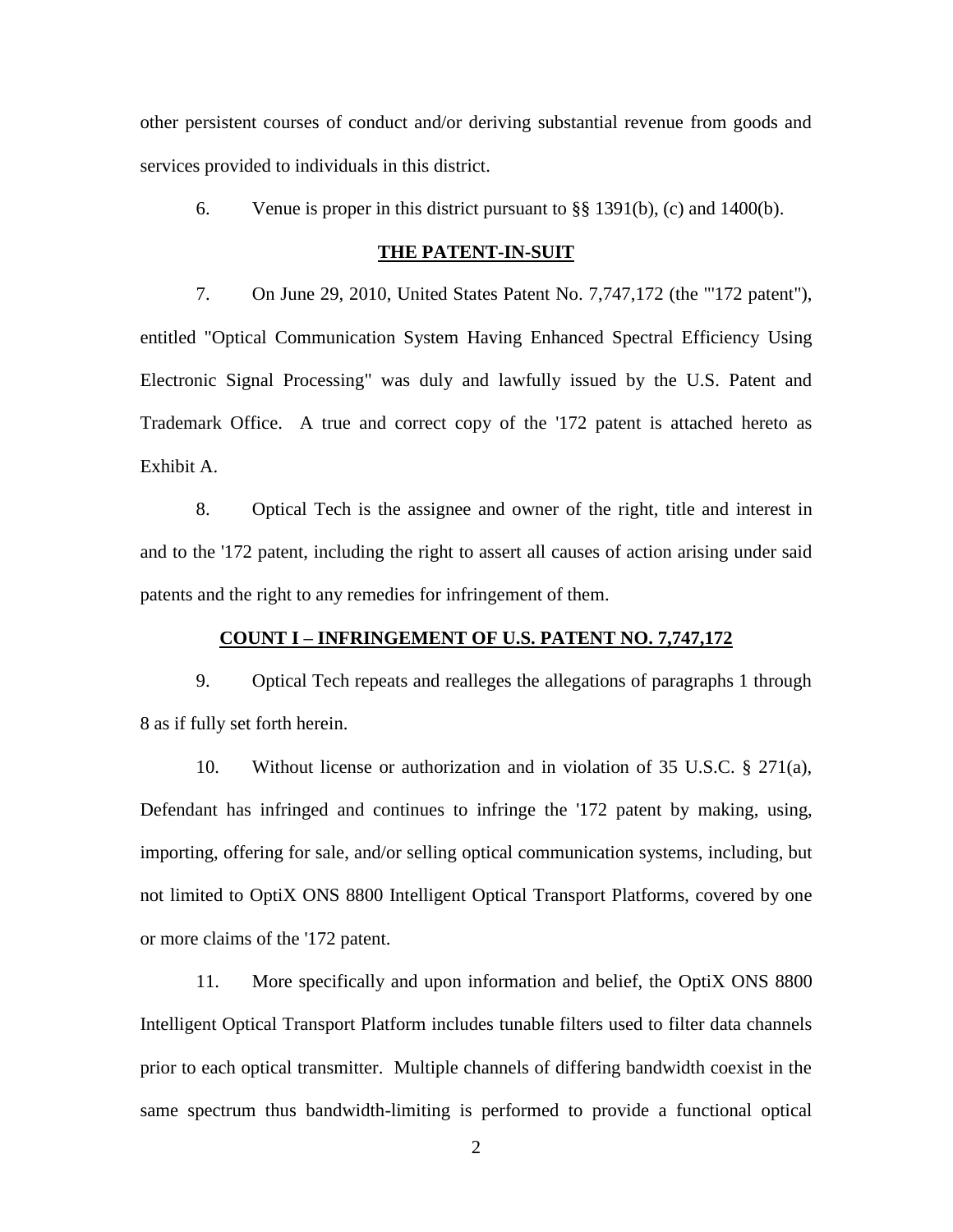transmission. *See* OptiX OSN 8800 T64/T32 Intelligent Optical Transport Platform V100R006C00 Product Overview, Issue 3 (2011-09-15) at 37; IBM Redpaper, IBM System z Qualified DWDM: Huawei Optix OSN 8800 Release 5.51.07.36 and Optix OSN 1800 Release 5.67.03.22 at 11. The OptiX ONS 8800 Intelligent Optical Transport Platform outputs the pre-filtered data channels from an optical transmitter to create a functional transmission. *See* IBM Redpaper, IBM System z Qualified DWDM: Huawei Optix OSN 8800 Release 5.51.07.36 and Optix OSN 1800 Release 5.67.03.22 at 11; OptiX OSN 8800 T64/T32 Intelligent Optical Transport Platform V100R006C00 Product Overview, Issue 3 (2011-09-15) at 1, 49. The OptiX ONS 8800 Intelligent Optical Transport Platform contains an optical receiver that performs digital equalization. *See* OptiX OSN 8800 T64/T32 Intelligent Optical Transport Platform V100R006C00 Product Overview, Issue 3 (2011-09-15) at 43. Equalization is performed to compensate for the pre-filtering applied to the channels of the data transmitter, and each channel can be prefiltered at the transmitter as well. *See* OptiX OSN 8800 T64/T32 Intelligent Optical Transport Platform V100R006C00 Product Overview, Issue 3 (2011-09-15) at 23.

12. Optical Tech is entitled to recover from Defendant the damages sustained by Optical Tech as a result of Defendant's infringement of the '172 patent in an amount subject to proof at trial, which, by law, cannot be less than a reasonable royalty, together with interest and costs as fixed by this Court under 35 U.S.C. § 284.

#### **PRAYER FOR RELIEF**

WHEREFORE, Optical Tech requests that this Court enter judgment against Defendant as follows:

A. An adjudication that Defendant has infringed the '172 patent;

3